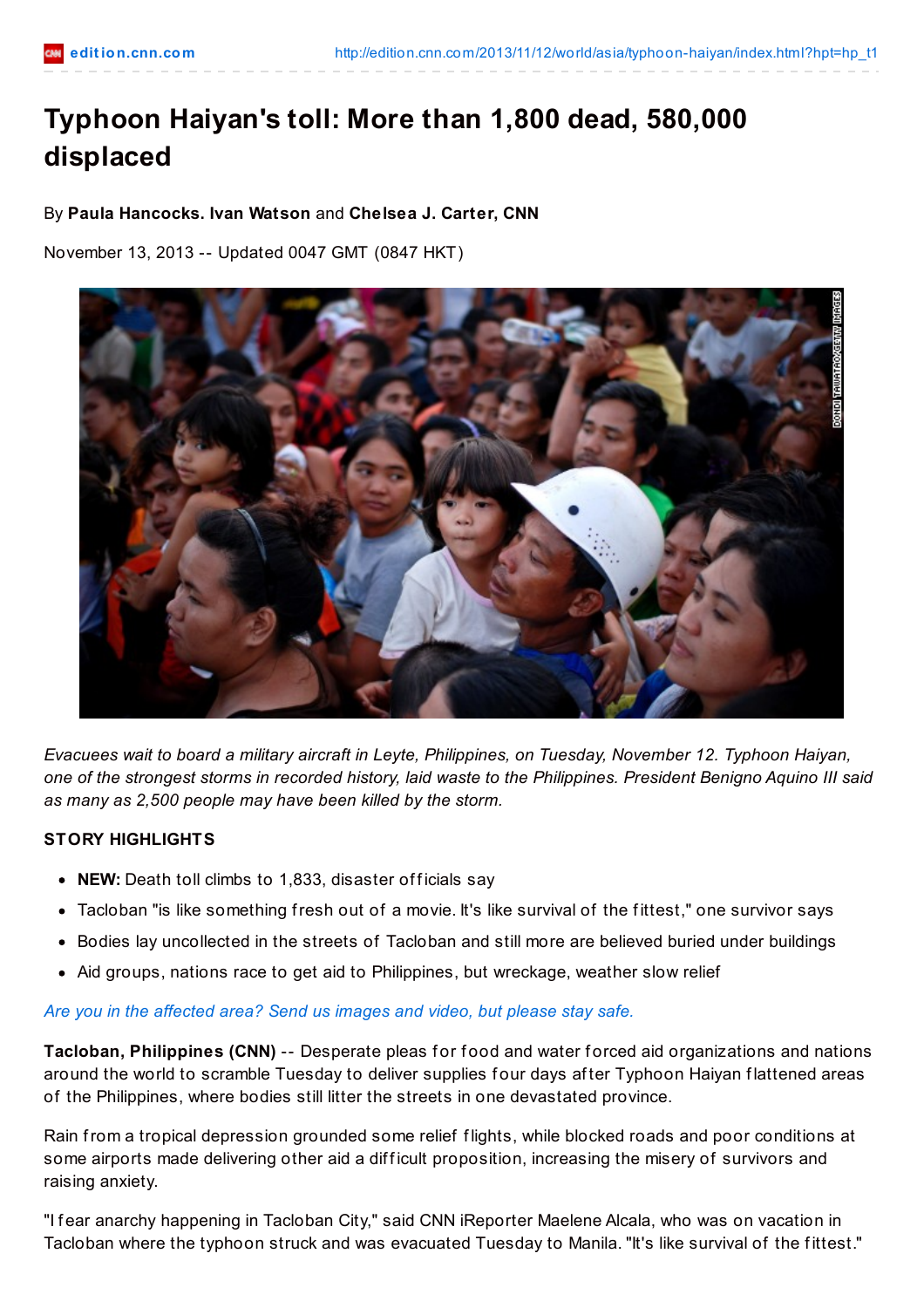Tacloban, the provincial capital of the island of Leyte, was ground zero for the typhoon that struck Friday, leaving the city in ruins and its population of more than 200,000 in desperate conditions.

*Photos: Haiyan's wrath from above Damaged roads, airports slow storm relief Storm survivors desperate for aid Haiyan's track*

"The whole scene was like something fresh out of a movie. It was like the end of the world," Alcala said. "...Survivors are walking everywhere carrying sacks of goods they were able to get."

The lack of food and water drove famished survivors to desperate measures.

Typhoon Haiyan: Faces of the storm

They've taken food and other items from grocery and department stores in Tacloban, where shop owners have organized to def end their goods with deadly f orce, said local businessman Richard Young.

Authorities have sent police and military reinf orcements to try to bring the situation under control.

Still, little aid was reaching victims, especially those in remote locations.

The office of the United Nations High Commissioner for Refugees said Tuesday that "women and children are begging on the streets for donations, exposing themselves to abuse and exploitation."

"With power lines still down, the lack of lighting has made women and children at home and in evacuation centers more vulnerable, especially at night," the agency said.

More than 2 million people need food aid, the Philippine government said.

## READ: [Typhoon](http://cnn.com/2013/11/11/world/asia/philippines-typhoon-haiyan-destruction-watson/) Haiyan crushed town 'like giant hand from the sky'









In one rare bit of good news, President Benigno Aquino III told CNN's Christiane Amanpour that the initial death projection of 10,000 was "too much," and that the f inal accounting would more likely be around 2,000 to 2,500.

The casualty toll from Typhoon Haiyan -- known in the Philippines as "Yolanda" -- grew to 1,833 dead and 2,623 injured, the National Disaster Risk Reduction and Management Council said Wednesday.At least 84 people are missing, the council said.

The number of dead and wounded may grow as search and rescue efforts continue.

Among the dead, the State Department said Tuesday, were two U.S. citizens. Their identities were not immediately released.

More than 580,000 people in the Philippines have been displaced in the af termath of the storm, disaster officials said. Of those, about 286,000 people are being housed in 993 evacuation centers, the officials said.

Aquino defended the pace of relief to some of the hardest hit areas.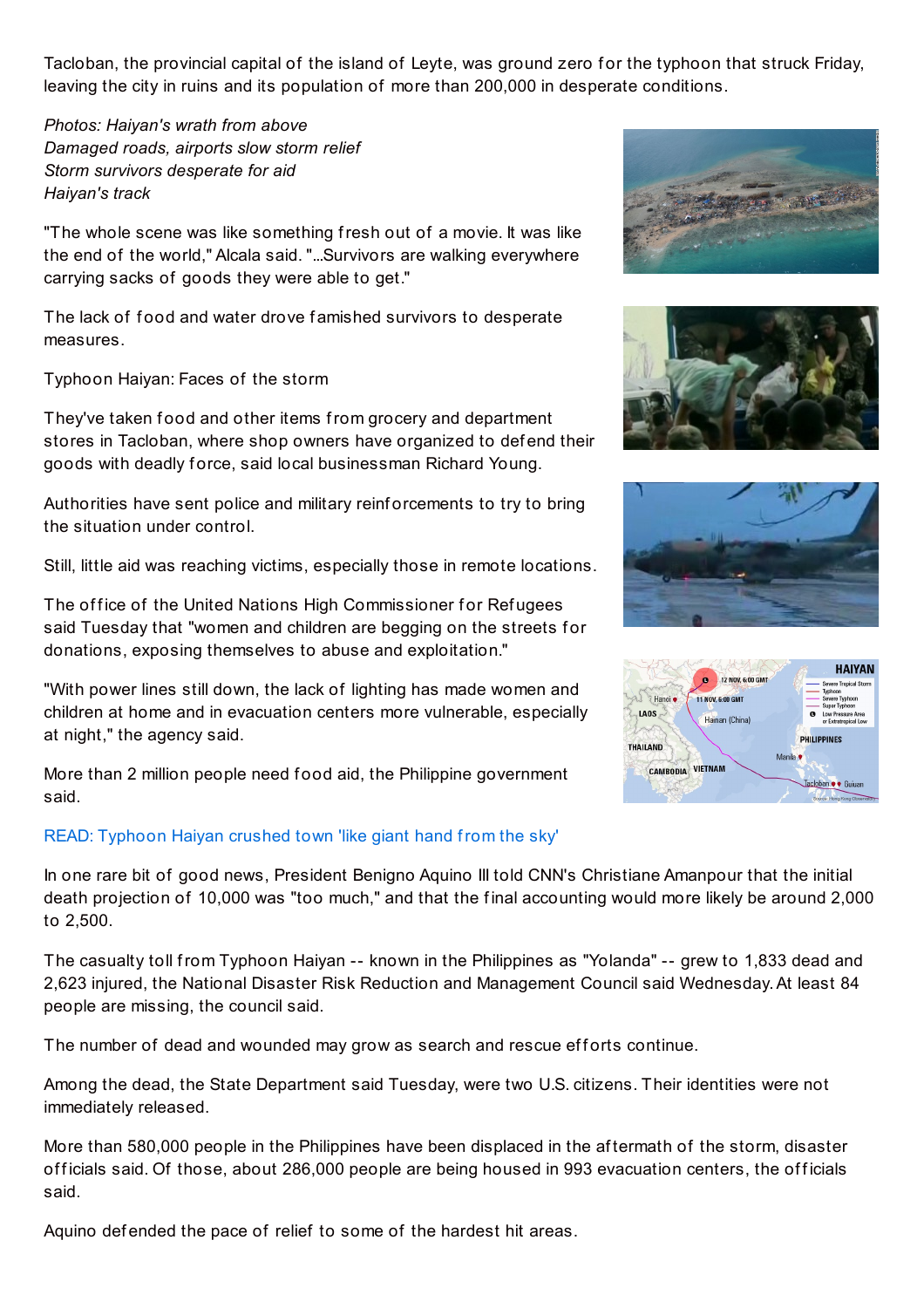The typhoon simply overwhelmed the ability of two or three local governments to do their jobs, which include taking care of the initial response, Aquino said. For example, in Tacloban, only 20 of 290 police were available when disaster struck; many were tending to their own families, he said.

The national government "had to replace a lot of the personnel with personnel from other regions to take care of government's vital functions." Aquino said.

The Philippines Armed Forces has increased troops and military engineers in Tacloban, and the army will fly aid to survivors in remote areas around the city with 11 helicopters and as many trucks.

The exodus from the ravaged areas is adding to road congestion, f urther slowing help from getting in.

## **Help on the way**

At least 29 nations or government groups have sent or pledged aid, according to the Philippines government. The aid includes \$25 million from the United Nations, \$4 million from the European Union, \$16 million from Britain and \$10 million from the United Arab Emirates, home to a large population of expatriate Filipino workers.

In Hong Kong, the U.S. Navy rounded up sailors on shore leave from the USS George Washington and ordered the aircraft carrier's strike group to make "best speed" for the Philippines. Its air wings will deliver supplies and medical care to survivors.

The Pentagon ordered more Marines from Japan to join the relief effort, and the U.S. Navy was also preparing three amphibious assault ships to head for the region, a senior Pentagon official told CNN. Among other things, such ships can turn seawater into desperately needed potable water.

## **PHILIPPINES AID (IN U.S. \$)**

 $UN: 25$  million U.S.: 20 million UK: 16.1 million UAE: 10 million Australia: 9.5 million Canada: 4.8 million European Union: 4 million Norway: 3.4 million Denmark: 3.1 million New Zealand: 1.75 million Ireland: 1.4 million Vatican: 150,000 China: 100,000 *Source: U.N. OCHA*

*The road to Tacloban Survivors tell stories of terrible loss*

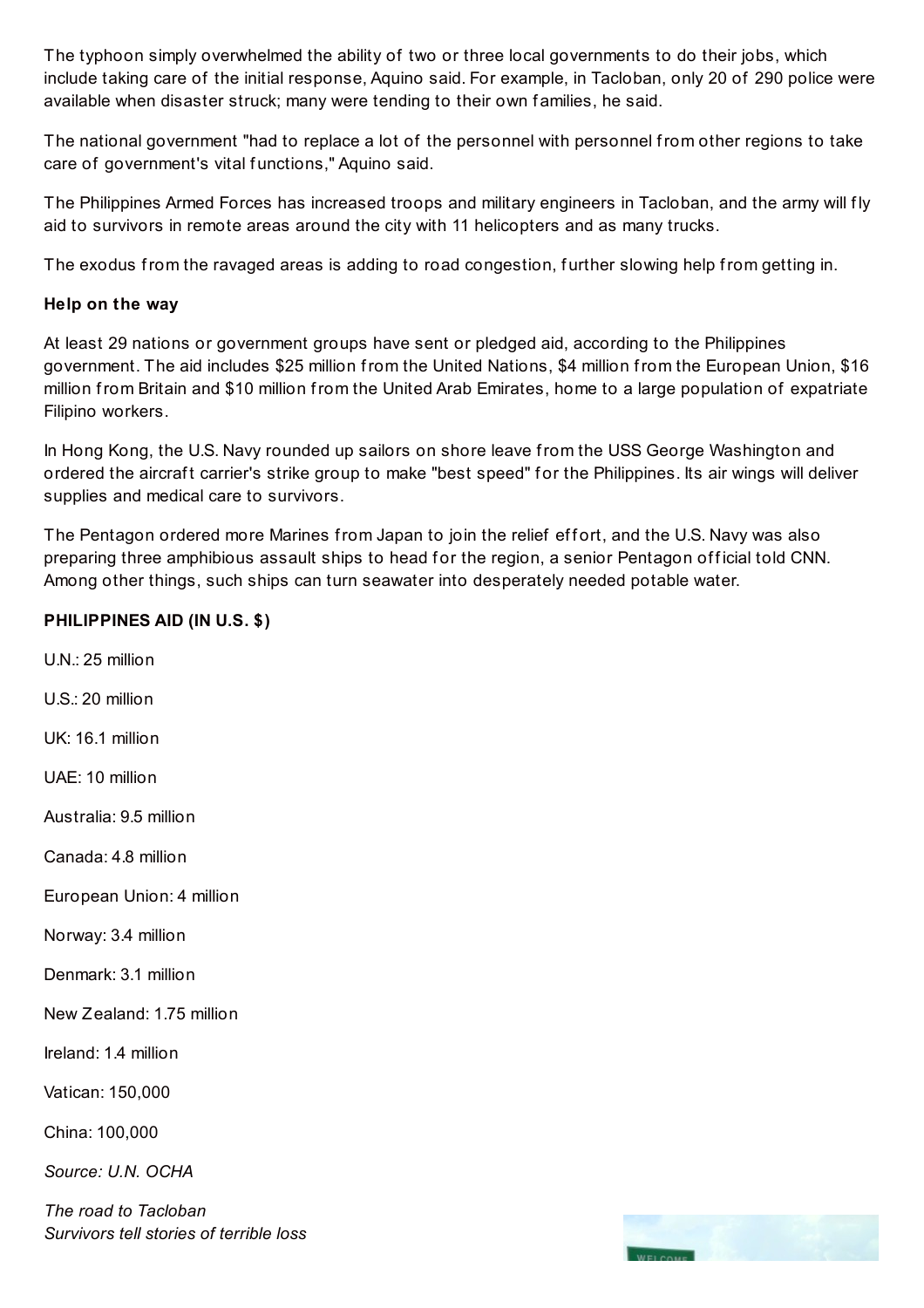Experts from Doctors Without Borders, Oxf am and other organizations, as well as U.N. and U.S. civilian disaster assessment teams, were on the scene.

Belgium and Russia sent field hospitals. The European Union sent €3 million (\$4 million) and two Boeing 747 aircraft loaded with supplies. Israel loaded up two 747s with 200 medical personnel and supplies.

## **Difficult deliveries**

But it will almost certainly continue to be difficult to get that aid to survivors.

Many roads remain blocked, and electricity is out in many areas, making it difficult to operate at night.

## READ: Typhoon creates health crisis in the [Philippines](http://cnn.com/2013/11/11/health/typhoon-medical-crisis/)

Complicating matters, a new tropical storm, Zoraida, blew in Tuesday delivering more rain, the Philippine national weather agency PAGASA reported.

Zoraida is not a strong storm, but it has dumped just under 4 inches of rain in some places, CNN meteorologists say.

It was holding up desperately needed aid in at least one province, Iloilo, where Gov. Arthur Defensor Sr. grounded relief f lights until it passed.

Zoraida also slowed air aid in the neighboring province of Cebu, an official said, although military planes continued flying at the maximum allowed level of risk there.

## [INTERACTIVE:](http://cnn.com/2013/11/11/world/asia/tacloban-typhoon-building/) 'The one building that survived the storm'

## **'God, thank you for this big miracle'**

Amid the despair, there were moments of joy.

In Cebu, Fritz Anosa was reunited with his parents, who live in the hard-hit city of Guiuan where the storm made its first landfall in the Philippines. They were able to make it onto a Philippines Air Force C-130 making a return flight to deliver aid to the devastated community.

"When I first saw them, I was just so happy that we all broke down in tears," he said. "When I saw them, it was like, 'God, thank you for this big miracle."

Late Tuesday, CNN iReporter Debra Thomas found Sebastian Makison, the young man she has raised since high school. He was in the Philippines for volunteer work. Family members worked through Facebook and Twitter to find him, and a volunteer worker saw the posts and connected them. They visited over Skype late Tuesday night, bringing tears of joy.

"I am praving for the rest of the families and I hope they are as lucky as we are." Thomas said.

## CNN OPEN STORY: [Typhoon](http://ireport.cnn.com/open-story.jspa?openStoryID=1058473#DOC-1059575) Haiyan's impact

## **Utter devastation**

The storm struck Friday with powerf ul, possibly unprecedented, winds and enormous storm surges that flattened more than 20,000 homes, hurled ships far inland and forced 800,000 people from their homes, according to the United Nations.

Thousands are injured. The dead are lying everywhere.



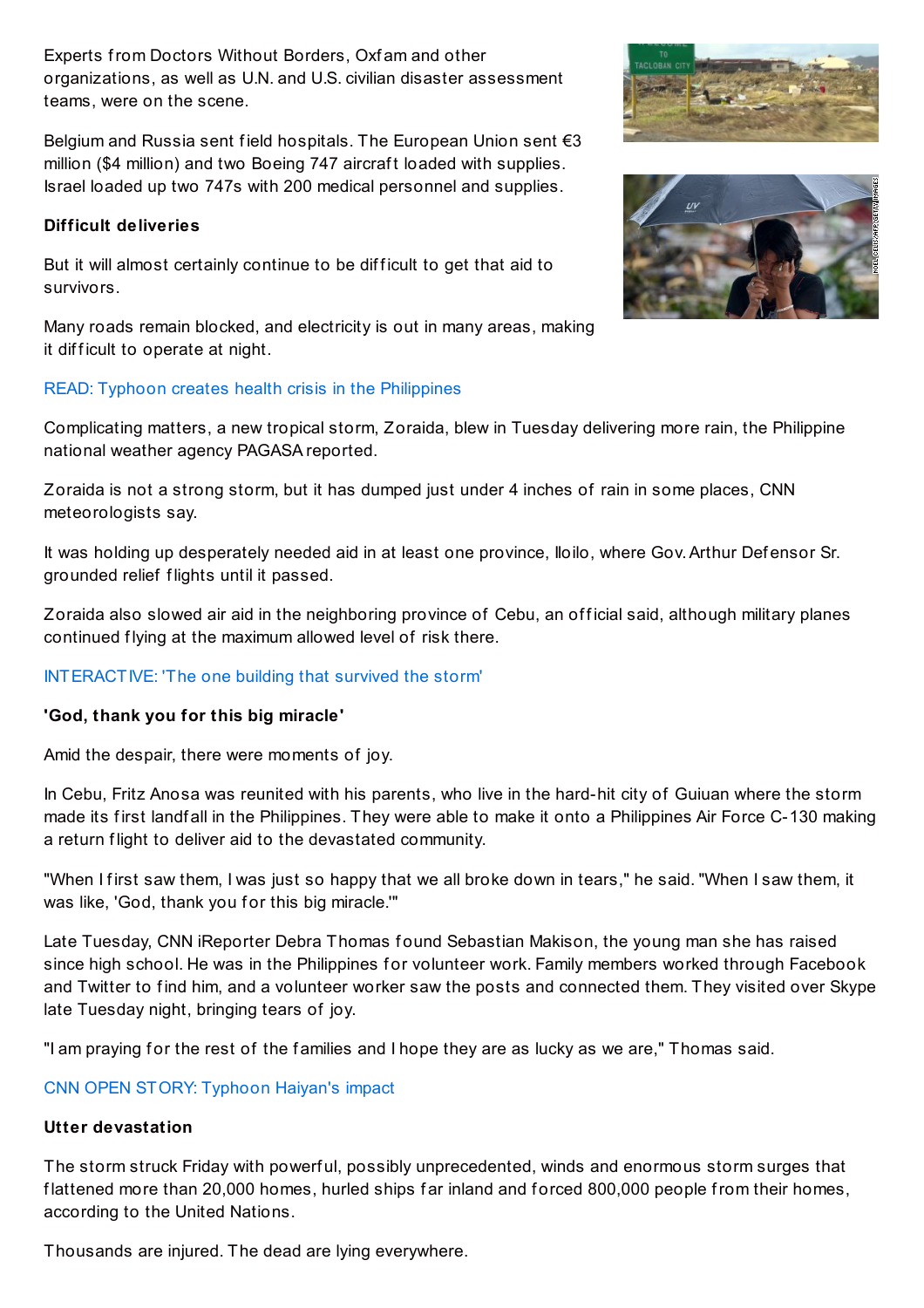"We have bodies in the water, bodies on the bridges, bodies on the side of the road," said Richard Gordon, chairman of the Philippine Red Cross.Aid workers see them f loating in the water.

Some are crudely covered, others left out in the blazing sun. Some journalists covering the story wear masks to blunt the growing stench as the bodies decompose.

Many corpses are out of view, mixed up with the rubble spread out as far as the eye can see. Some of them may be buried inside homes covered by mud and debris.

#### CNN BELIEF BLOG: Where was God in the [Philippines?](http://religion.blogs.cnn.com/2013/11/11/where-was-god-in-the-philippines/)

CNN's Ivan Watson reported from Cebu and Paula Hancocks reported from Tacloban; Chelsea J. Carter reported and wrote from Atlanta. CNN's Ben Brumf ield, Michael Pearson, Barbara Starr, Matt Smith, Jessica King, Saad Abedine, Jethro Mullen, Catherine E. Shoichet, Neda Farshbaf , Andrew Stevens, Kristie Lu Stout, and Jessica King contributed to this report.

Part of complete coverage on

Typhoon Haiyan

How it [happened:](http://edition.cnn.com/2013/11/12/world/asia/typhoon-haiyan-tic-toc/index.html?iid=article_sidebar) Tracing Typhoon Haiyan's havoc

November 12, 2013 -- Updated 1205 GMT (2005 HKT)

The unbearable stench of rotting flesh. The search for relatives under heaps of rubble. The desperate pleas for food and water.

[Emotional](http://edition.cnn.com/2013/11/12/world/asia/typhoon-haiyan-people/index.html?iid=article_sidebar) extremes for families of typhoon victims

November 12, 2013 -- Updated 2239 GMT (0639 HKT)

People thousands of miles from the Philippines still felt their hearts stop and their bearings spin as Typhoon Haiyan slammed into the island nation.

#### How to help Typhoon Haiyan [survivors](http://edition.cnn.com/2013/11/09/world/iyw-how-to-help-typhoon-haiyan/index.html?iid=article_sidebar)

November 12, 2013 -- Updated 1718 GMT (0118 HKT)

The stories coming out of the Philippines are unimaginable. Rushing water and wind tearing children away from their parents' arms.A city of 200,000 in which no buildings appear to have survived intact.

[Typhoon](http://edition.cnn.com/2013/11/11/health/typhoon-medical-crisis/index.html?iid=article_sidebar) creates health crisis

November 11, 2013 -- Updated 2316 GMT (0716 HKT)

The unprecedented natural disaster is a potential medical disaster for the Philippines, according to emergency crews on the ground.

UN: Logistics are biggest [challenge](http://edition.cnn.com/video/data/2.0/video/world/2013/11/11/philippines-typhoon-haiyan-world-food-programme-intv.cnn.html?iid=article_sidebar)

November 12, 2013 -- Updated 0219 GMT (1019 HKT)

Richard Quest speaks to a rep from the World Food Programme about the challenges faced in getting aid to the Philippines.

Inmates [threaten](http://edition.cnn.com/video/data/2.0/video/world/2013/11/11/philippines-typhoon-prison-problems-stevens-pkg.cnn.html?iid=article_sidebar) break out af ter Haiyan

November 12, 2013 -- Updated 0022 GMT (0822 HKT)



**ADVERTISEMENT** 







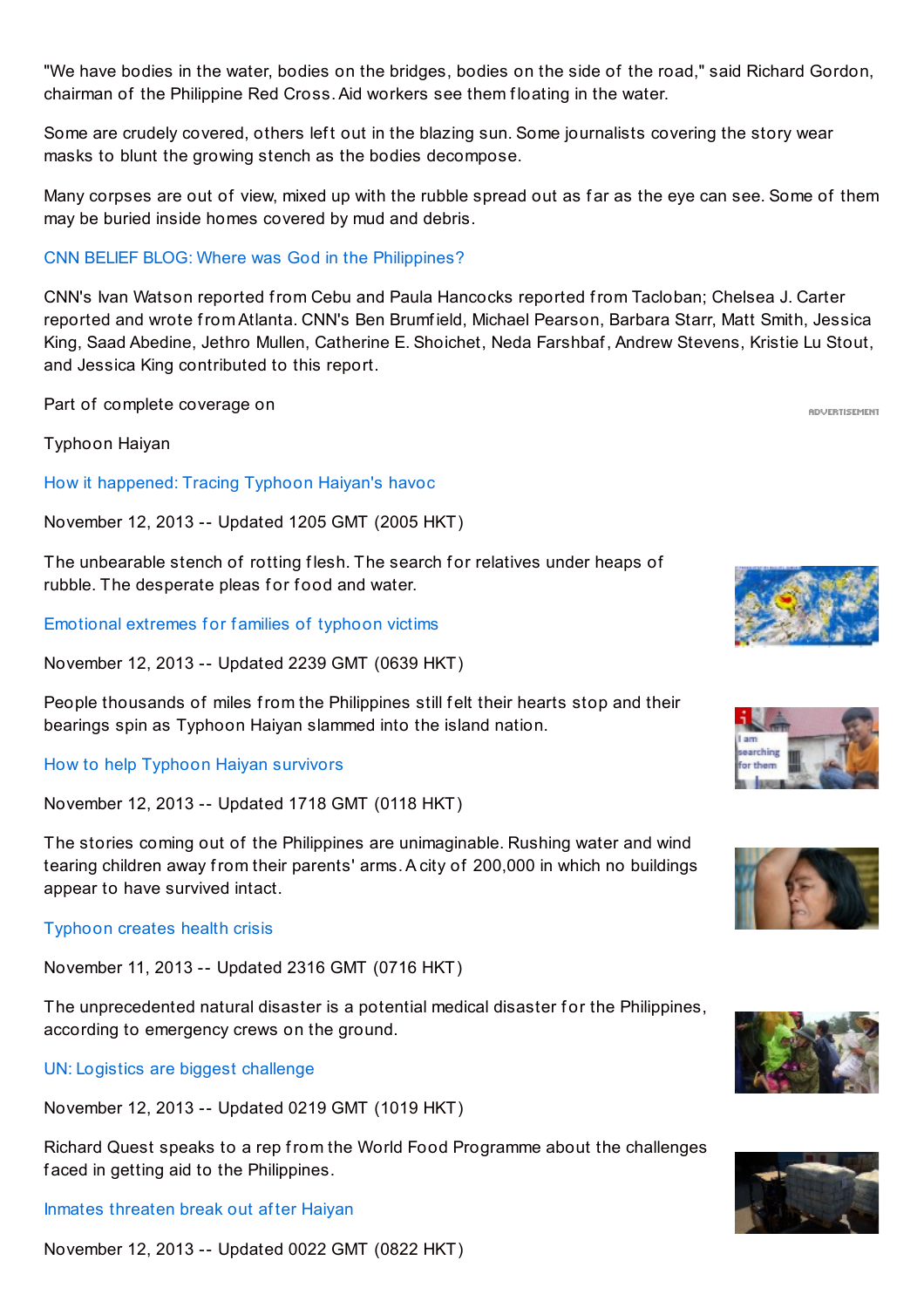

Hear typhoon slam into the [Philippines](http://edition.cnn.com/video/data/2.0/video/us/2013/11/11/tsr-nats-typhoon-haiyan-devastation.cnn.html?iid=article_sidebar)

November 11, 2013 -- Updated 2359 GMT (0759 HKT)

CNN reporters capture sounds and images of Typhoon Haiyan's devastating trek through Tacloban, Philippines.

[Typhoon](http://edition.cnn.com/video/data/2.0/video/world/2013/11/11/tsr-todd-tacloban-haiyan-typhoon.cnn.html?iid=article_sidebar) victim: This is worse than hell

November 11, 2013 -- Updated 2300 GMT (0700 HKT)

Officials worry the increasing number of decaying bodies will become a health hazard for survivors of Typhoon Haiyan.

30 [members](http://edition.cnn.com/2013/11/11/world/asia/typhoon-haiyan-tacloban-tan-family-missing/index.html?iid=article_sidebar) of one f amily missing

November 12, 2013 -- Updated 0735 GMT (1535 HKT)

Their faces stare from old photos, their voices silent since Super Typhoon Haiyan swept through Tacloban in the Philippines on Friday.

## [Children](http://edition.cnn.com/2013/11/11/world/gallery/typhoon-haiyan-victims/index.html?iid=article_sidebar) among Haiyan victims

November 12, 2013 -- Updated 1715 GMT (0115 HKT)

Typhoon Haiyan, one of the strongest storms in recorded history, left thousands of victims in its wake.

[Devastation](http://edition.cnn.com/video/data/2.0/video/world/2013/11/11/hancocks-philippines-road-to-tacloban.cnn.html?iid=article_sidebar) on the road to Tacloban

November 11, 2013 -- Updated 1719 GMT (0119 HKT)

CNN's Paula Hancocks reports on the grim scene around the city of Tacloban, Philippines, following Super Typhoon Haiyan.

Town [crushed](http://edition.cnn.com/2013/11/11/world/asia/philippines-typhoon-haiyan-destruction-watson/index.html?iid=article_sidebar) by 'giant hand'

November 11, 2013 -- Updated 1240 GMT (2040 HKT)

'I was gob-smacked as we made our f inal approach into the ruins of the airport in Tacloban,' says CNN's Ivan Watson.

Photos: [Haiyan's](http://edition.cnn.com/2013/11/11/asia/gallery/haiyan-aerials/index.html?iid=article_sidebar) wrath from above

November 11, 2013 -- Updated 2105 GMT (0505 HKT)

Flattened forests and flooded villages in the Philippines seen from the air.

[Philippines](http://edition.cnn.com/video/data/2.0/video/world/2013/11/11/philippines-typhoon-enrique-ona-amanpour-intv.cnn.html?iid=article_sidebar) of ficial: Worst storm ever

November 11, 2013 -- Updated 2058 GMT (0458 HKT)

Christiane Amanpour speaks to the Philippines Secretary of Health about the devastation brought on by Super Typhoon Haiyan.

[Typhoon](http://edition.cnn.com/2013/11/11/asia/gallery/typhoon-haiyan-relief/index.html?iid=article_sidebar) Haiyan relief efforts

















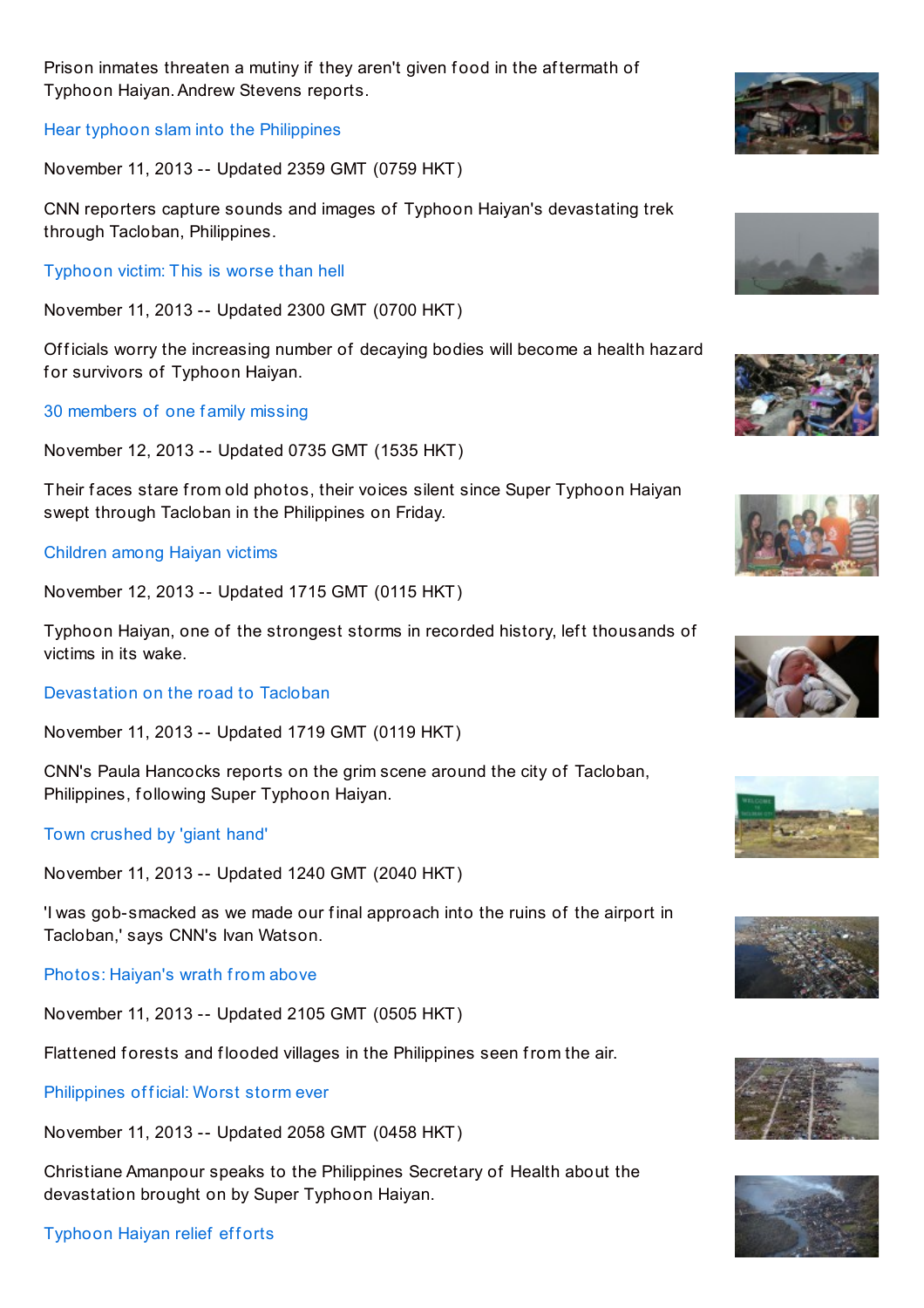November 12, 2013 -- Updated 2229 GMT (0629 HKT)

Troops and aid organizations help Filipinos struggling to survive the af termath of Typhoon Haiyan, one of the strongest storms in recorded history.

Water, [wicked](http://edition.cnn.com/2013/11/09/world/asia/storm-chaser-tacloba-super-typhoon-haiyan/index.html?iid=article_sidebar) wind, fire create chaos

November 11, 2013 -- Updated 0727 GMT (1527 HKT)

It was the cruelest of ironies unleashed by Super Typhoon Haiyan.

Tacloban [residents](http://edition.cnn.com/video/data/2.0/video/world/2013/11/10/pkg-stevens-philippines-typhoon-tacloban-city.cnn.html?iid=article_sidebar) plead for help

November 10, 2013 -- Updated 1403 GMT (2203 HKT)

CNN's Andrew Stevens was on the ground in Tacloban as Typhoon Haiyan brought a storm surge to the Philippines coast.

## Photos: [Typhoon](http://edition.cnn.com/2013/11/07/asia/gallery/typhoon-haiyan/index.html?iid=article_sidebar) Haiyan

November 12, 2013 -- Updated 1830 GMT (0230 HKT)

The storm affected 4.3 million people in 36 provinces and displaced more than 340,000.

CNN crew helps rescue [typhoon](http://edition.cnn.com/video/data/2.0/video/weather/2013/11/09/raw-inside-typhoon-philippines-rescue.james-reynolds-uncut-productions.html?iid=article_sidebar) victims

November 9, 2013 -- Updated 1801 GMT (0201 HKT)

CNN Producer Tim Schwarz and CNNIAnchor Andrew Stevens help rescue people inside a hotel during Typhoon Haiyan.

[Children](http://edition.cnn.com/2013/11/09/world/asia/philippines-tacloban/index.html?iid=article_sidebar) ripped from parents' arms

November 10, 2013 -- Updated 1637 GMT (0037 HKT)

No building in this coastal city of 200,000 residents appears to have escaped damage from Super Typhoon Haiyan.

Are you [there?](http://ireport.cnn.com/topics/1057748?hpt=hp_t1&iid=article_sidebar) Share your story

Are you in the affected area? Send us your images and video but please stay safe.

[Philippines](http://edition.cnn.com/2013/11/08/world/asia/philippines-typhoon-destruction/index.html?iid=article_sidebar) gets more than its share of disasters

November 10, 2013 -- Updated 1954 GMT (0354 HKT)

Powered by ferocious winds, the fast-moving Super Typhoon Haiyan swept through the Philippines, a country of more than 92 million people all too f amiliar with destructive storms.

## Typhoon af termath ['apocalyptic'](http://edition.cnn.com/video/data/2.0/video/world/2013/11/10/natpkg-philippines-typhoon-storm-chaser.james-reynolds-uncut-productions.html?iid=article_sidebar)

November 10, 2013 -- Updated 1421 GMT (2221 HKT)

Storm chaser, James Reynolds shot some incredible video of the super typhoon as it hit Tacloban City.

U.S. offers aid, sends [rescue](http://edition.cnn.com/2013/11/09/world/asia/philippines-typhoon-us-assistance/index.html?iid=article_sidebar) teams